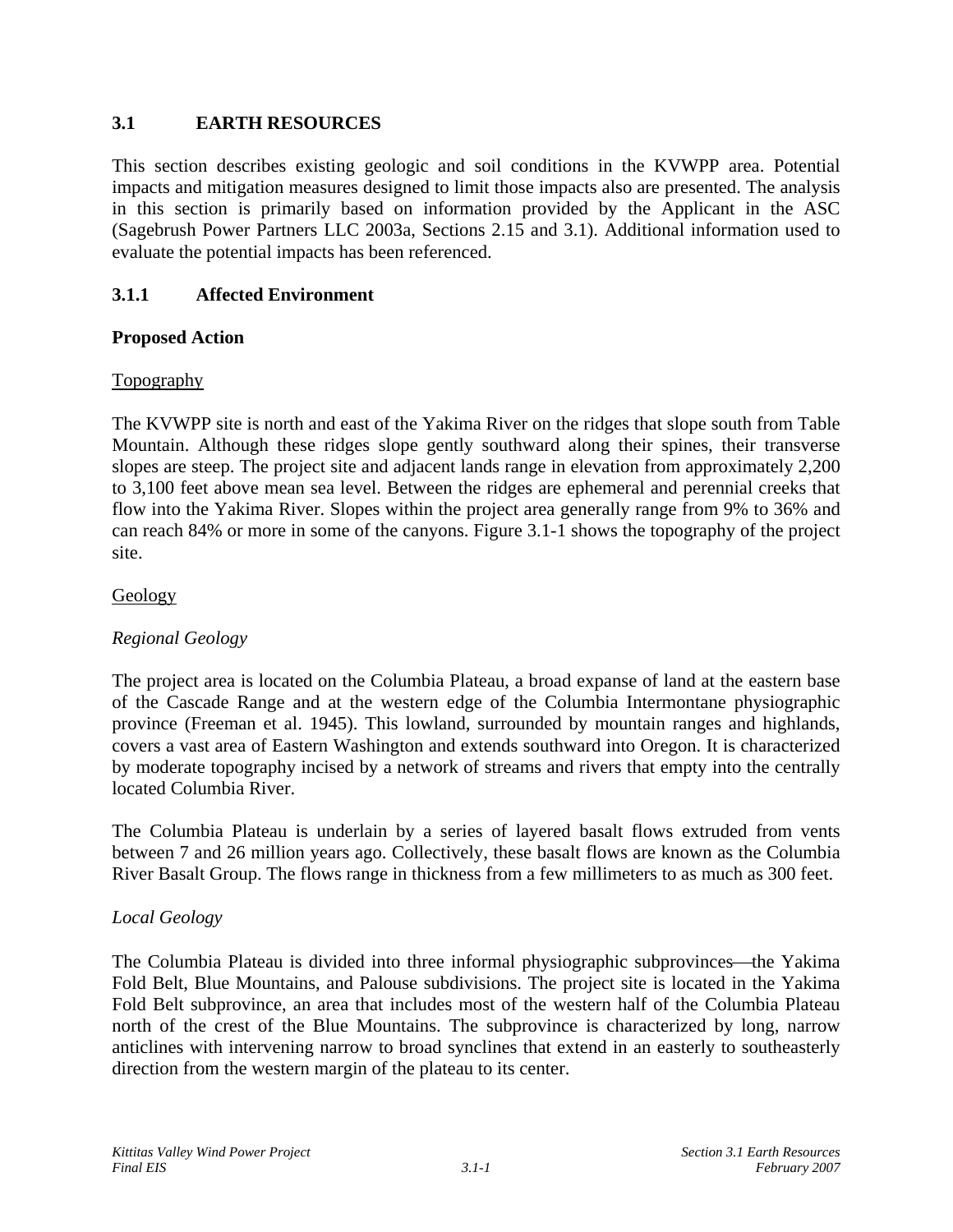Most major faults are thrust or reverse faults whose strikes are similar to the anticlinal fold axes; the faults are probably contemporaneous with the folding. Northwest- to north-trending shear zones and minor folds commonly transect the major folds (Sagebrush Power Partners LLC 2003a, Section 3.1.2.2).

The basaltic bedrock underlying the project site consists of lava flows of the Grande Ronde basalt. This basalt is the most abundant and widespread formation of the Columbia River Basalt Group. It consists of about 120 individual flow units and makes up about 90% of the total volume of the Columbia River Basalt Group. The thickness of the basalt below the site is not known, but may be as much as 1,000 feet. Alluvium, glacial, flood, and mass-wastage deposits constitute the surface materials that directly overlie the bedrock.

A single fault in the project area, approximately 2.5 miles long, runs east-west near the intersection of US 97 and Bettas Road as shown in Figure 3.1-1 (Sagebrush Power Partners LLC 2003a, Exhibit 6). The fault crosses US 97 approximately 2,500 feet north of Bettas Road, and then intersects the southern portion of the I and J turbine strings. The fault is estimated to have last been active during the Miocene epoch (13 to 25 million years ago). Given the lack of evidence of displacement, this fault is not considered to pose a significant hazard to the proposed project.

While it is possible that there may have been displacement on some faults between 700,000 and 140,000 years ago, the geologic deposits in the Kittitas Valley prevent dating of fault movements. Reidel et al. (1994) indicates that the most recent movement on faults in Kittitas Valley may have been between 11,000 and 1.8 million years ago.

Mineral resources in the immediate project vicinity include active and inactive commercial and private rock quarries. In addition, the area is a known resource for a rare type of agate known as "Ellensburg Blue," which is classified by some gemologists as a precious gem. Ellensburg Blue is found primarily in Kittitas County, northeast to northwest of Ellensburg. Most of the areas where the project would coexist with potential deposits of Ellensburg Blue agate are on privately owned land. It is possible that Ellensburg Blue agate could be found on public lands (DNR parcels) where project facilities would be located. DNR Sections 2 and 22 currently have restricted public access, but the other two sections (Section 16 and Section 10) allow public access. There are other areas within Kittitas County where Ellensburg Blue could potentially be found; therefore, it would not be considered a unique feature specific to the project site.

# Surface Soils

Soils in the project area along the ridgetops where wind turbines, access roads, and the electrical collection system are proposed primarily consist of shallow to moderately deep mineral soils that formed in alluvium and glacial drift. Loess mixed with volcanic ash is typically present at the surface. Ridgetop soils in this portion of the project area, which includes the turbine areas, include the following series (USDA 2002a):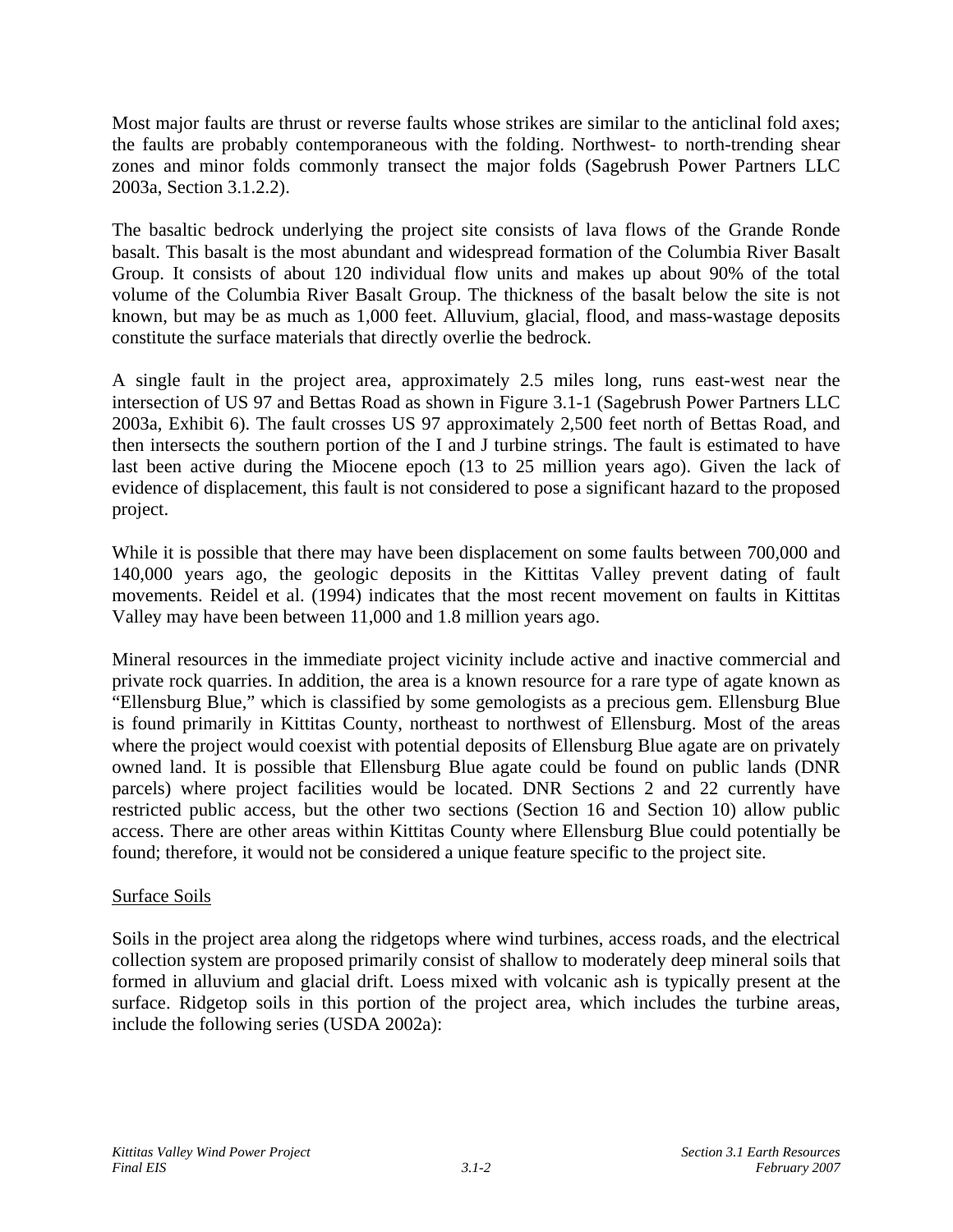Figure 3.1-1: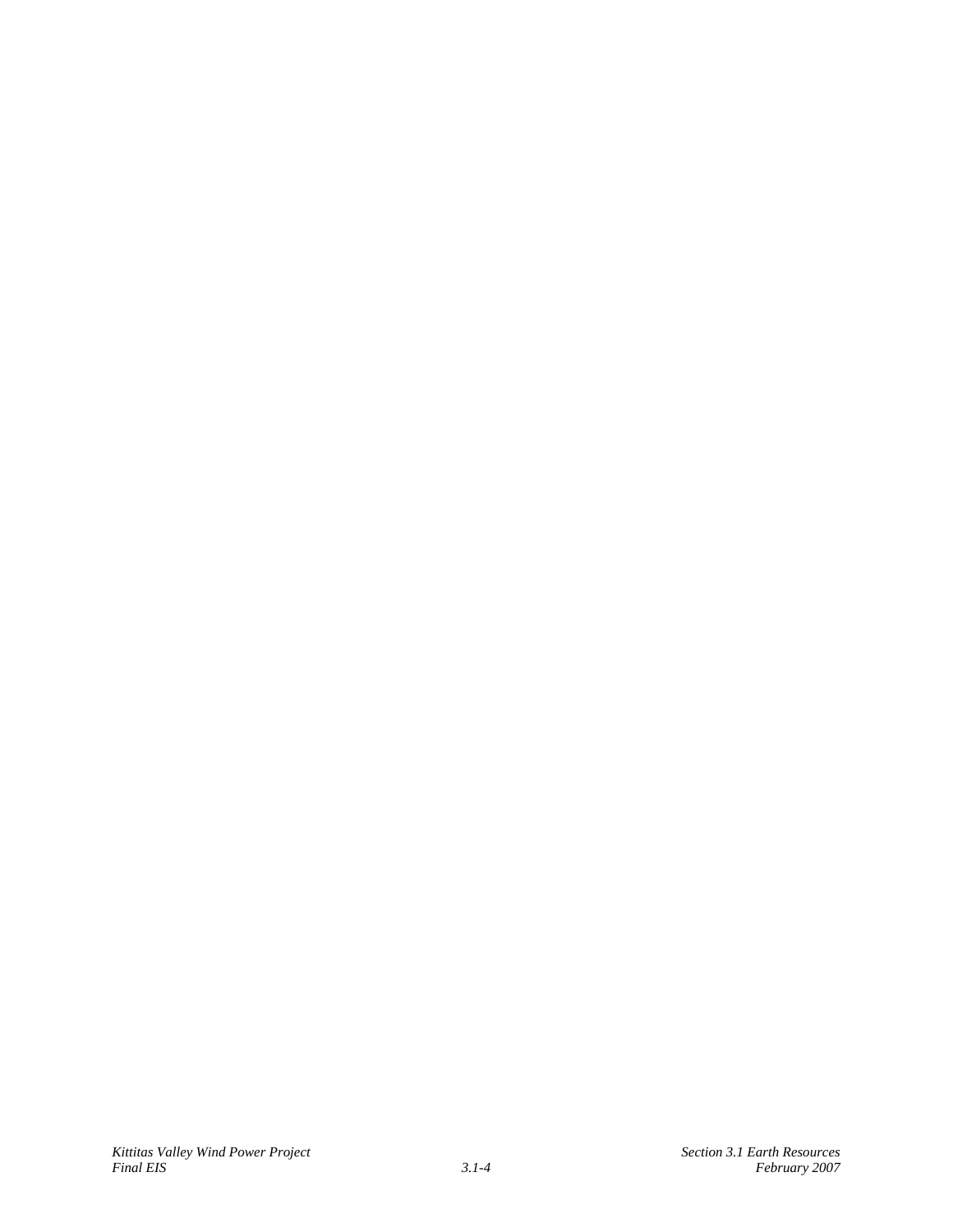Lablue series consists of shallow, well-drained soils 7 to 10 inches in thickness, with slopes of 3% to 15%;

- Reelow series consists of shallow, well-drained soils 10 to 20 inches in thickness, with slopes ranging from 2% to 25%;
- Sketter series consists of moderately deep, well-drained soils 20 to 40 inches in thickness with slopes of 2% to 15%;
- Reeser series consists of moderately deep, well-drained soils 20 to 40 inches in thickness, with slopes of 2% to 15%.

Surface soil distribution over the project site is depicted in Figure 3.1-2. In general, surface soils have low permeability, are dry to moist, and contain local clay-rich zones that retain moisture. These soils are typically present in the upper 12 inches, although they may extend to 10 feet below ground surface. At most locations on the project site, a cemented layer of alluvium is encountered at various depths below the surface soil. This cemented material has a very low permeability; its presence at the site indicates a relatively high runoff potential.

#### Geologic Hazards

Geologic hazards that could occur at the project site include earthquakes, volcanic eruptions, and landslides.

# **Earthquakes**

Earthquakes in the region result from three seismic sources: interplate events, interslab events, and crustal events. Interplate and interslab events are related to the subduction of the Juan De Fuca plate beneath the North American plate, referred to as the Cascadia Subduction Zone (CSZ). Earthquakes along crustal faults, generally in the upper 10 to 15 miles, are the third seismic source. In Washington, these movements occur on the crust of the North American tectonic plate when built-up stresses near the surface are released. The largest earthquake in Eastern Washington since 1969 was a shallow, magnitude 4.4 event northwest of Othello on December 20, 1973 (WDGER 2002).

According to the Uniform Building Code Seismic Risk Map of the United States, the project site, along with all of Eastern Washington and Eastern Oregon, is located in Seismic Zone 2B. This corresponds to an intensity VII earthquake (comparable to a magnitude 6.0 event) of the Modified Mercalli (MM) Intensity Scale, which can produce moderate damage should one occur. However, in comparison to Alaska and California, and some parts of Western Washington, Seismic Zone 2B is a relatively low hazard zone.

Seismograph records, which date back to 1959, indicate there has been seismic activity at the project site. The closest recorded seismic event (1991) with a magnitude of 3.0, or MM intensity of III or greater, had an epicenter about 5.6 miles from the project site. The largest recorded seismic event occurred 56.5 miles from the project site and had a magnitude of 4.9 (1974) (Sagebrush Power Partners LLC 2003a, Section 2.15.2).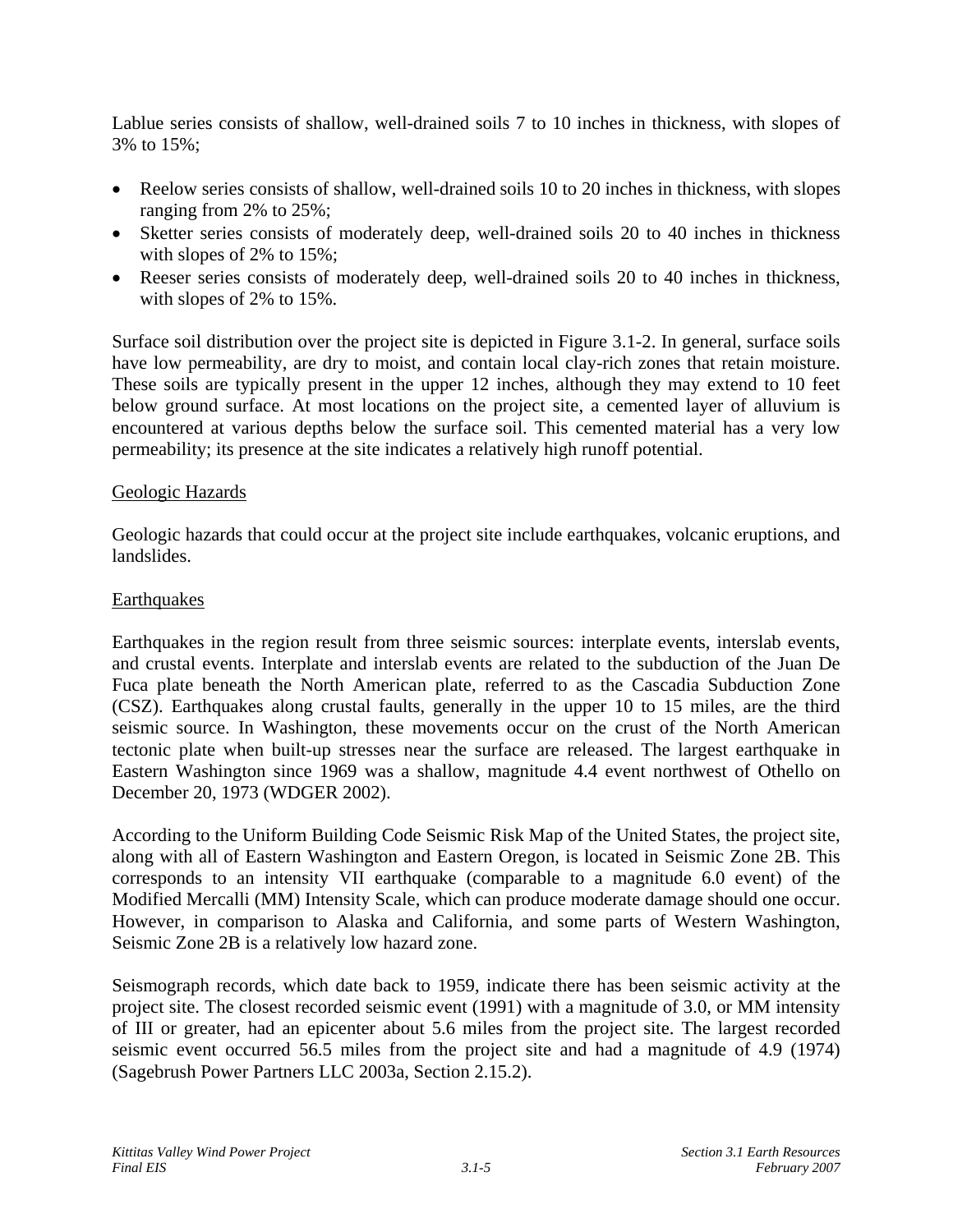#### Volcanic Eruptions

Within the state of Washington, the U.S. Geological Survey (USGS) recognizes five volcanoes as either active or potentially active: Mount St. Helens, Glacier Peak, Mount Rainier, Mount Adams, and Mount Baker. In the last 200 years, only Mount St. Helens has erupted more than once (USGS 1992).

The KVWPP site was in the ash fallout zone from the May 18, 1980, Mount St. Helens eruption. Mount St. Helens remains a potentially active and dangerous volcano. In the last 515 years, it is known to have produced four major explosive eruptions (each with at least 1 cubic kilometer of eruption deposits) and dozens of lesser eruptions. Two of the major eruptions were separated by only two years. One of those, in 1480 A.D., was about five times larger than the May 18, 1980, eruption, and even larger eruptions are known to have occurred during Mount St. Helens' brief but very active 50,000-year lifetime (Wolfe and Pierson 1995).

Like Mount St. Helens, Glacier Peak has a tendency to produce explosive eruptions that produce large quantities of volcanic ash. Eruptions of Glacier Peak have deposited at least nine layers of pumice ash near the volcano in the last 15,000 years. Eruptions that expel material into the air occur at Glacier Peak about every 2,000 years. By far the thickest deposits were laid down east, southeast, and south of the volcano during a series of powerful eruptions about 13,100 to 12,500 years ago (Waitt et al. 1995).

Mount Rainier is a moderate volcanic ash producer relative to other Cascade volcanoes. Eleven eruptions have deposited layers of pumice near Mount Rainier in the past 10,000 years, most recently in the first half of the nineteenth century. Ash-producing eruptions from Mount Rainier occur about once every 900 years (Hoblitt et al. 1998).

During much of its history, Mount Adams has displayed a relatively limited range of eruptive styles. Highly explosive eruptions have been rare. Compared to the dozens of large explosive eruptions at nearby Mount St. Helens during the past 20,000 years, eruptions of Mount Adams have been minor. Eruptions at Mount St. Helens have blanketed areas more than 120 miles downwind with ash deposits several inches thick, but those at Mount Adams have blanketed only areas a few miles away with a similar thickness of ash (Scott et al. 1995).

Deposits that record the last 14,000 years at Mount Baker indicate that it has not had highly explosive eruptions like those of Mount St. Helens or Glacier Peak, nor has it erupted as frequently. During this time period, only four episodes of magmatic eruptive activity can be definitively recognized. Magmatic eruptions have produced volcanic ash, pyroclastic flows, and lava flows from summit vents and from the Schriebers Meadow cinder cone (Gardner et al. 1995).

# Landslides

Areas prone to landslides include steep slopes more than 10 feet tall with thick soils. These conditions are not typical of the KVWPP site. The project is located in areas with a relatively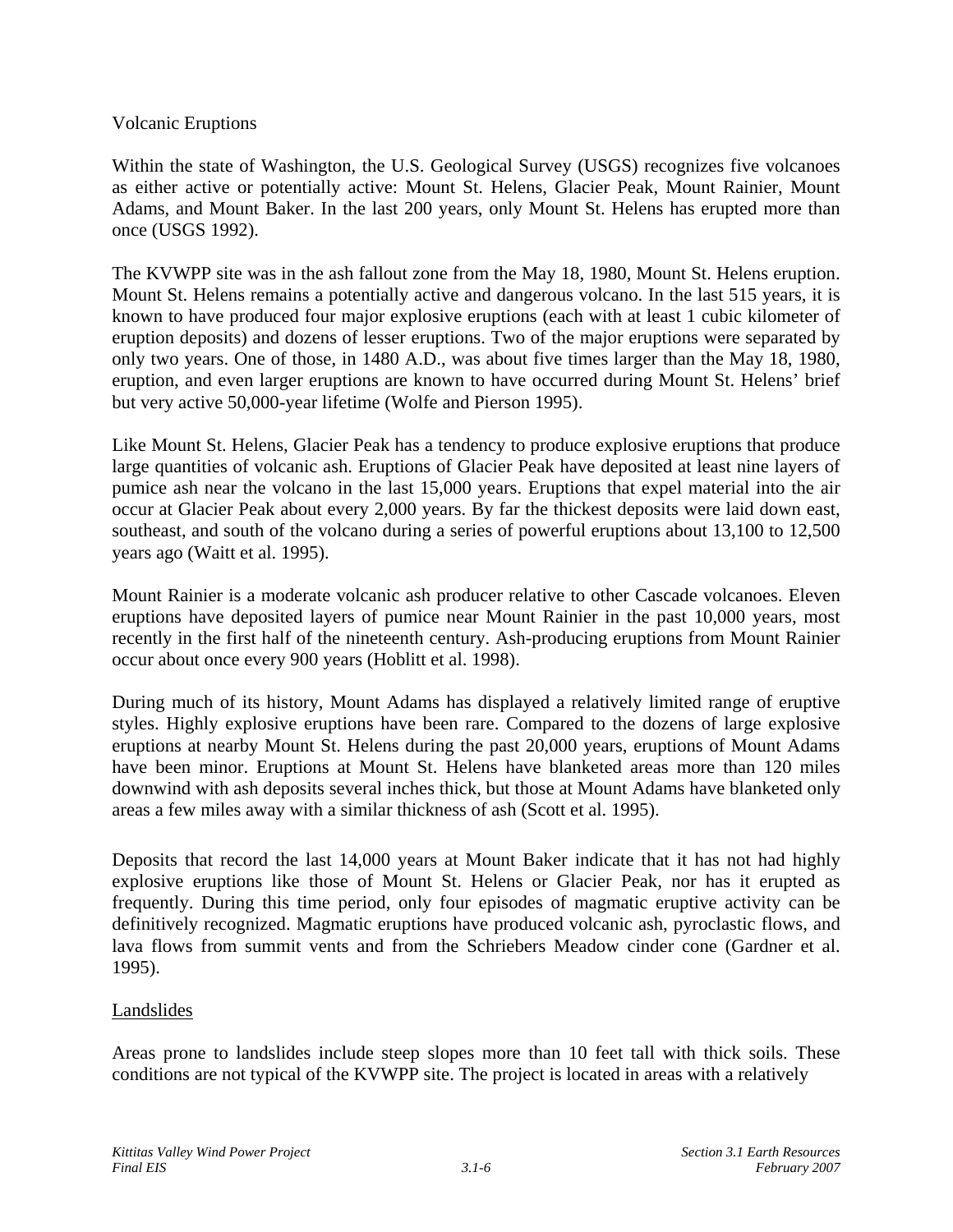Figure 3.1-2: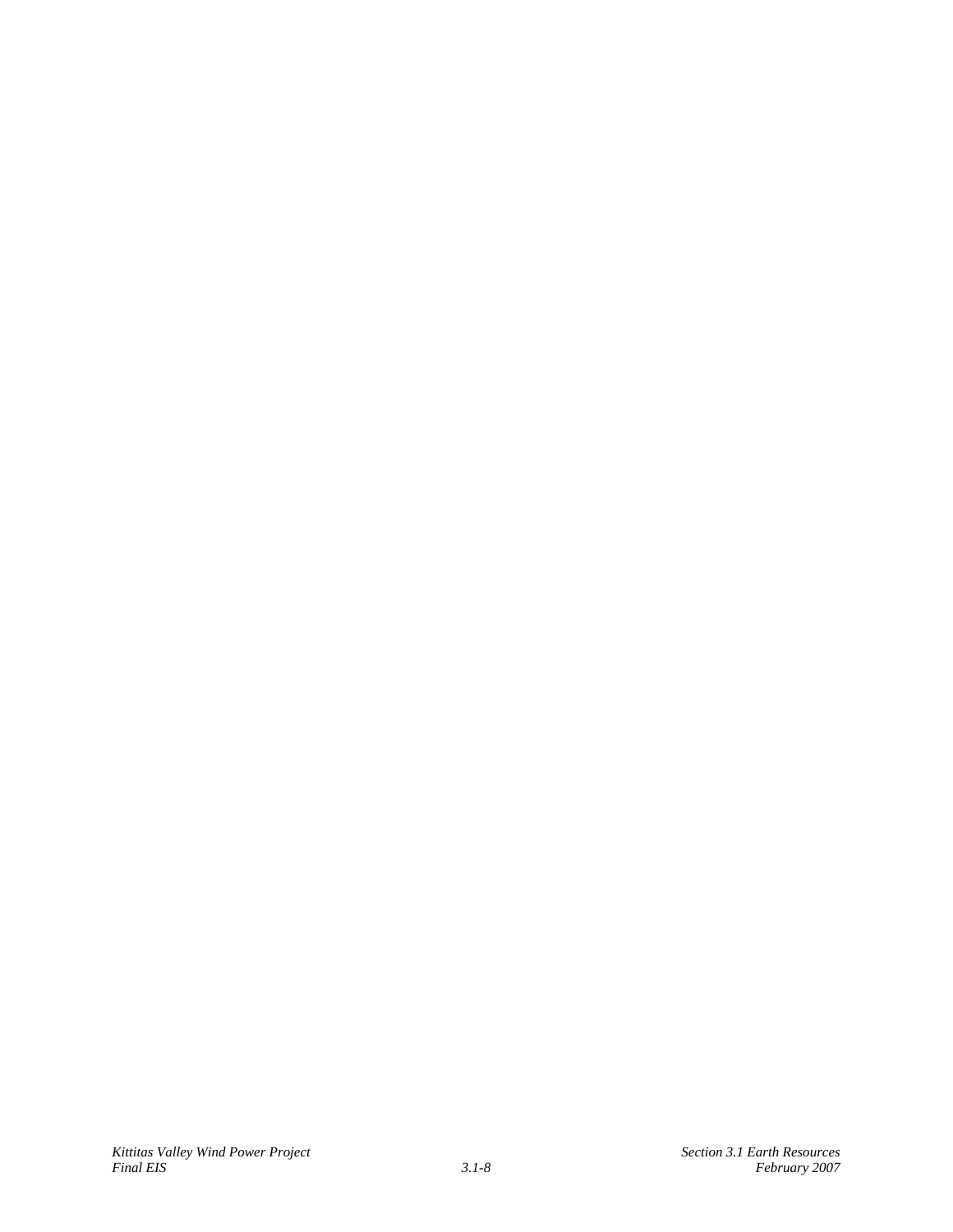thin veneer of soil covering consolidated alluvium and basaltic rock. Observations of near surface (less than 10 feet below ground) site stratigraphy conducted during geotechnical investigations and visual observations of the landscape and surface geology in the immediate project area indicate that potential landslide-prone terrain is not present on the project site. No landslides were observed during these investigations (Taylor, pers. comm., 2003).

# **Offsite Alternatives**

#### Alternative 1: Swauk Valley Ranch

The Swauk Valley Ranch site is north of the Yakima River on the Columbia Plateau. The project area is characterized by moderate topography with few streams, the largest of which drains into Swauk Creek and then to the Yakima River. Local elevations range from approximately 2,200 to 4,000 feet. Slopes within the project area generally range from 9% to 36% and can reach 84% or more in some of the canyons.

The project site contains basaltic bedrock with shallow to moderately deep alluvium and glacial drift soils. Potential geologic hazards at the project site include earthquakes and volcanic eruptions. Like the KVWPP, the Swauk Valley Ranch site is located in Seismic Zone 2B. The Swauk Valley Ranch site is located in the same zone of influence of volcanic eruptions as the KVWPP and could be affected by ashfall if any of the local volcanoes erupted.

#### Alternative 2: Springwood Ranch

The Springwood Ranch site is composed of terraced upland surfaces incised by the Yakima River, Taneum Creek, and several intermittent drainages. The Yakima River has eroded a relatively steep-walled canyon along most of the eastern limits of this property in the north and central portions of the site. Beneath the site, shallow bedrock consists of Grande Ronde basalt and the Ellensburg formation. Most of the surficial soils on site range in thickness from about 0.5 to 6 feet. Mapped soil series at the site include Amabilis, Argixerolls, Kayak, Lablue, Maxhill, McDaniel, Metser, Millhouse, Nint, Qualla, Reelow, Reeser, Sketter, Swauk, and Weirman.

The Springwood Ranch site is located in an area of relatively low historical seismicity with no identified active surface faults or lineaments in the vicinity. Like the KVWPP, the Springwood Ranch site is located in Seismic Zone 2B. Areas along the Yakima River on the northeastern boundary of the site are designated as high erosion hazard and landslide hazard areas. Most of the traverse of Taneum Creek through the site is surrounded by soils with moderate erosion potential; however, around the mouth of the creek, soils have been identified as having high erosion potential.

Evidence of past landslides has been observed along portions of the steep bluffs along the Yakima River. These areas generally occur within the outwash deposits and the Ellensburg formation and are considered to have a high landslide potential. Areas with moderate to low landslide potential occur along the side slopes of onsite terraces, sections of the Yakima River Valley slopes, and slopes along Taneum Creek near the confluence with the Yakima River.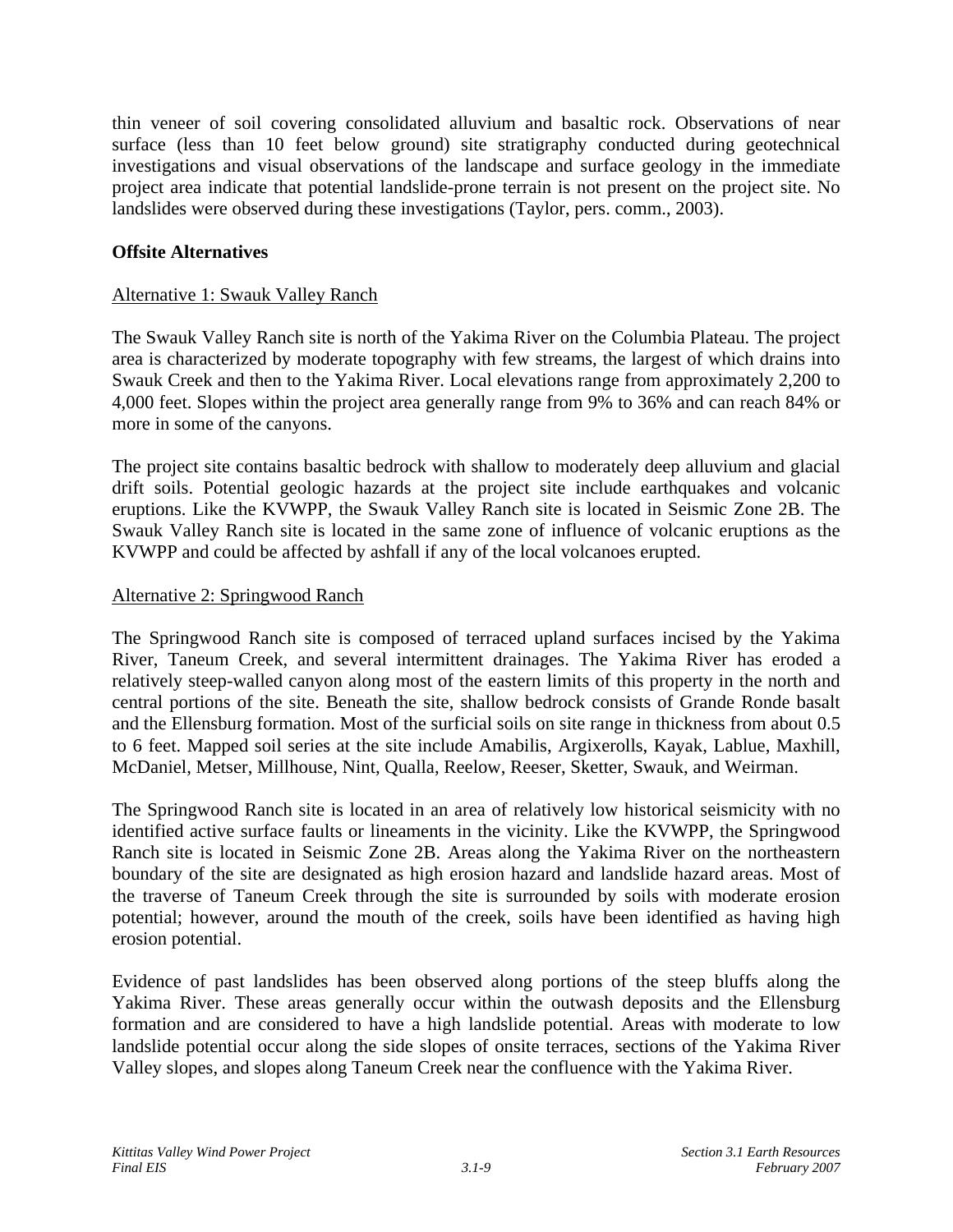The Springwood Ranch site is also located in the same zone of influence of volcanic eruptions as the KVWPP and could be affected by ashfall if any of the local volcanoes erupted.

# **3.1.2 Impacts**

#### **Proposed Action**

This section describes the potential direct impacts of the KVWPP on project area geology and soils. Direct environmental impacts are associated with construction and operational activities that could increase erosion or affect geologic hazard areas. Direct impacts could be associated with construction, operations, and decommissioning of any of the proposed project elements, including wind turbines and meteorological towers, existing and new gravel access roads, additional power lines, and the proposed O&M facility and substations. Impacts associated with or attributable to specific project elements are discussed where applicable. Indirect impacts are not anticipated because the project is not expected to substantially induce regional growth to an extent that would significantly change offsite geology and soil resources. Table 3.1-1 summarizes potential impacts under the three proposed action scenarios.

|                                     | 330-foot Turbine Scenario               | 410-foot Turbine Scenario               |  |  |
|-------------------------------------|-----------------------------------------|-----------------------------------------|--|--|
| <b>Construction Impacts</b>         |                                         |                                         |  |  |
| Changes to local topography/area of | 211.2 total acres disturbance           | 211.2 total acres disturbance           |  |  |
| temporary ground disturbance        |                                         |                                         |  |  |
| Cut and fill requirements           | 223,719 cubic yards                     | 223,719 cubic yards                     |  |  |
| Gravel/fill import requirements     | 171,417 cubic yards                     | 171,417 cubic yards                     |  |  |
| Rock export or onsite crushing      | 52,427 cubic yards                      | 52,427 cubic yards                      |  |  |
| requirements                        |                                         |                                         |  |  |
| Operation and Maintenance Impacts   |                                         |                                         |  |  |
| Erosion potential/area of permanent | 108 acres                               | 108 acres                               |  |  |
| ground disturbance                  |                                         |                                         |  |  |
| Earthquake hazard                   | low                                     | low                                     |  |  |
| Volcanic hazard                     | low                                     | low                                     |  |  |
| Landslide hazard                    | low                                     | low                                     |  |  |
| Decommissioning Impacts             |                                         |                                         |  |  |
|                                     | Similar to, but less than, construction | Similar to, but less than, construction |  |  |
|                                     | impacts. Extent depends on fate of      | impacts. Extent depends on fate of      |  |  |
|                                     | roads.                                  | roads.                                  |  |  |

**Table 3.1-1: Summary of Potential Earth Resource Requirements and Potential Impacts of the Proposed Action** 

Source: Sagebrush Power Partners LLC 2003a, f.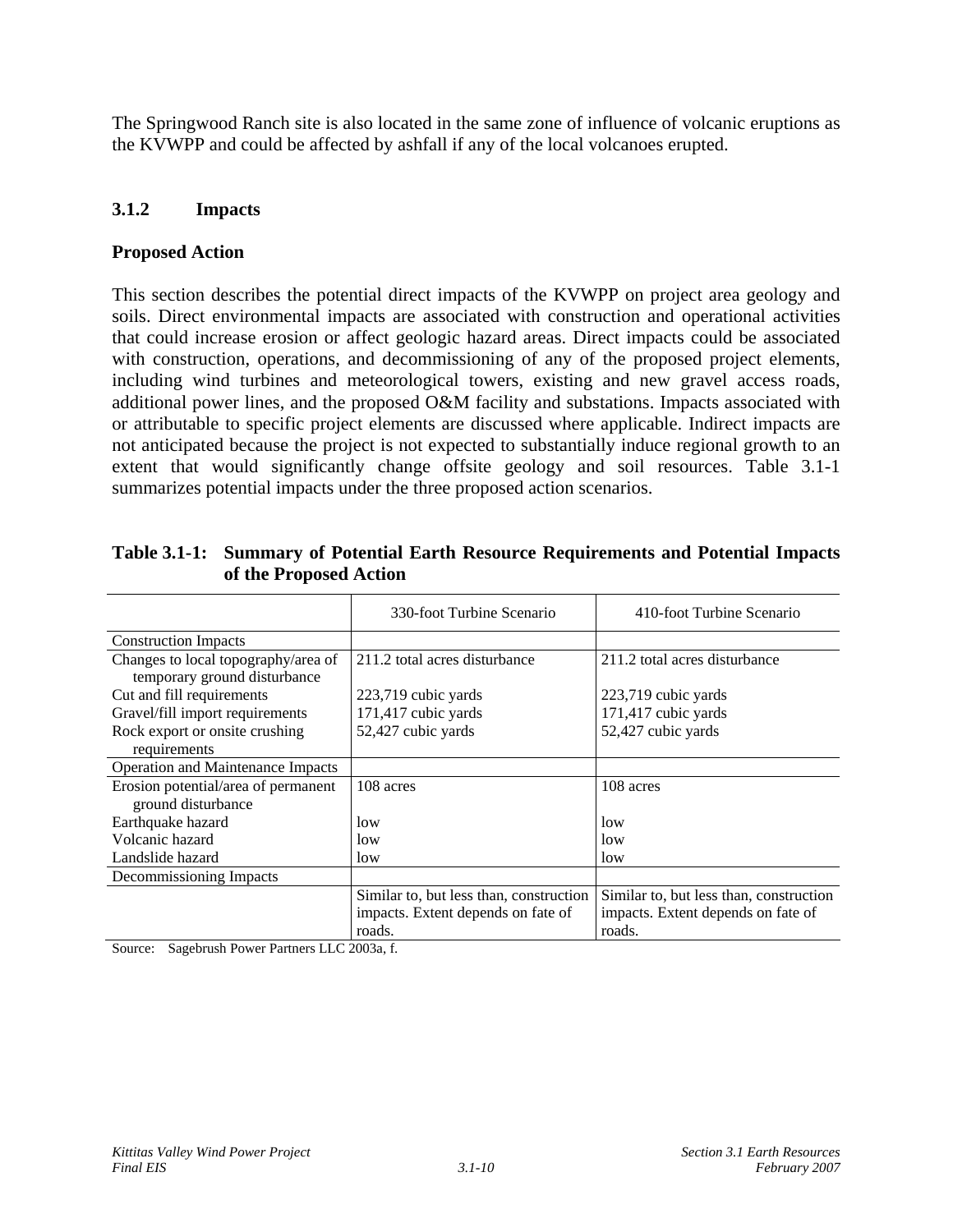#### Construction Impacts

#### *Topographic Modification and Soils*

Impacts on soils from project construction would result from clearing, excavation, and filling activities associated with constructing roads, establishing temporary crane pads, and creating the base for each turbine. Each proposed action scenario requires the same length of access road. However, turbines larger than 1.5 MW would require wider roads (34 feet versus 24 feet) to safely accommodate the wide-track cranes required for erecting the turbines. This factor accounts for the greater requirements for cut/fill and gravel import for the 410-foot turbine scenario reflected in Tables 3.1-2 through 3.1-4.

The total amount of ground disturbance during construction would be approximately 211.2 acres. (See Table 2-2 in Chapter 2, Temporary Disturbance Footprint for Range of Proposed Turbines, for a detailed summary of footprint requirements for different project facilities.)

Detailed requirements for cut and fill are presented in Table 3.1-2. The largest volume of cut and fill would be required for the 410-foot turbine scenario because it would require wider roads.

| <b>Facility</b>                                    | <b>330-foot Turbine Scenario</b> | 410-foot Turbine Scenario |
|----------------------------------------------------|----------------------------------|---------------------------|
| Project Site Roadways                              | $133,295^1$                      | 133,295                   |
| (Approx. 1 ft deep by 24 ft wide)                  |                                  |                           |
| Electrical Trenching, Poles, and                   | 34,430                           | 34,430                    |
| <b>Switch Panel Foundations</b>                    |                                  |                           |
| <b>Turbine Foundations</b>                         | 15,307                           | 15,307                    |
| (Typical is 18 ft dia. by 25 ft                    |                                  |                           |
| deep)                                              |                                  |                           |
| Wind Turbine Generator and Crane                   | 7223                             | 7223                      |
| Pads <sup>2</sup>                                  |                                  |                           |
| (Approx. 30 ft by 100 ft, 1-2 ft.)                 |                                  |                           |
| deep)                                              |                                  |                           |
| O&M Facility with Parking <sup>3</sup>             | 8055                             | 8055                      |
| (Approx. 2 acres by 1 ft deep)                     |                                  |                           |
| Substation                                         | 9680                             | 9680                      |
| (Approx. 6 acres by 1 ft deep)<br>Turnaround Areas | 14,520                           | 14,520                    |
| $(18$ at approx. 0.5 acre each, 1 ft               |                                  |                           |
| deep)                                              |                                  |                           |
| Meteorological Towers                              | 1,210                            | 1,210                     |
| (Approx. 0.75 acre by 1 ft deep)                   |                                  |                           |
| <b>Total Cut/Fill Amount</b>                       | 223,719                          | 223,719                   |

#### **Table 3.1-2: Estimated Cut and Fill Requirements for Proposed Turbines (Cubic Yards)**

Source: Sagebrush Power Partners LLC 2003f; Brown 2006.

1 34 feet wide roads are required to accommodate larger cranes for larger turbines. For the 330-foot turbine scenario, the roadway cut and fill required may be less if use of a smaller crane can be accommodated.

2 Approximately 300 cubic yards of cut/fill are required for each turbine generator/crane pad.

3 Typical O&M areas are approximately 5 acres.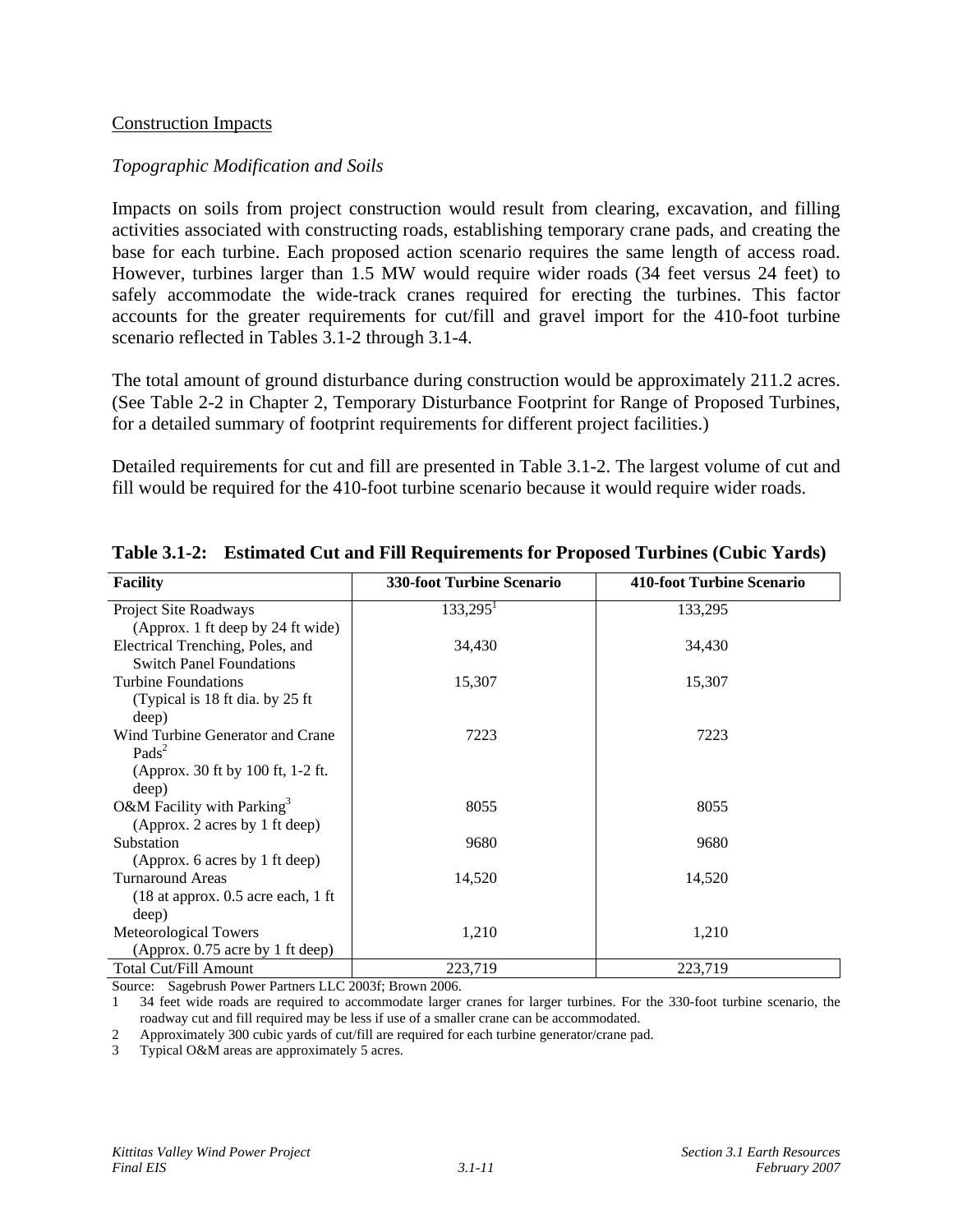Estimated quantities of imported gravel and fill and of rock export or onsite rock crushing for the two proposed action scenarios are presented in Tables 3.1-3 and 3.1-4, respectively. The largest volume of imported materials would be required for the 410-foot turbine scenario, because it would require wider roadways. Less material may be required for the 330-foot scenario if the turbine ultimately selected can accommodate the use of a smaller crane for turbine installation.

A local gravel and concrete company would supply imported fill materials, although the exact source would be selected by the construction contractor. An existing permitted quarry is located west of Bettas Road in the vicinity of the G turbine string.

The Applicant plans to use onsite excavated materials for backfill to the extent possible. Excess excavated material not used as backfill for turbine foundations would be used to level out low spots on crane pads and roads consistent with the surrounding grade (Sagebrush Power Partners LLC 2003a, Section 3.1.8). The top soil layer of the excavated materials would be reseeded with a designated mix of grasses and/or seeds around the edges of the disturbed areas. Approximately 50% of excavated soils is expected to contain material too large for reuse as backfill at foundations and in the electrical trenches. These larger cobbles and boulders would be crushed into smaller rock for use as backfill or road material, or disposed of offsite. The Applicant does not propose to bring a rock crusher onsite. Instead, this material would be transported to the existing permitted quarry in the vicinity of the G turbine string for crushing prior to reuse (Taylor, pers. comm., 2003). Those materials that cannot be reused onsite would be disposed of in accordance with Kittitas County and Department of Ecology regulations for clean fill materials (Sagebrush Power Partners LLC 2003f).

It is possible that construction activities could encounter some Ellensburg Blue agate. Specimens of the agate are typically small (up to a couple of inches in diameter). Any encountered agate may not be noticed and be placed as backfill or transported with excess excavated material. However, because Ellensburg Blue agate is not unique to the project site and because the majority of the site is currently restricted from legal public access, construction activities are not expected to significantly deplete or preclude the public's ability to collect this resource.

# *Erosion*

Soils on the project site have a high runoff potential, with runoff and erosion potential increasing as the slope increases. In general, slopes range from 9% to 36%. Even though much of the work would occur on the tops of the ridges where slopes tend to be more gradual, there would still be a potential for substantial runoff during significant rain events in all the proposed action scenarios.

Significant erosion could occur within areas disturbed by project construction and corresponding cut and fill activities. Total site disturbance would be approximately 211.2 acres. Cut and fill requirements are summarized in Table 3.1-2. The largest volume of cuts and fills would be required for the 410-foot turbine scenario, with an estimated 223,719 cubic yards. Compliance with the requirements of the project's stormwater construction permit and implementation of the project's SWPPP and appropriate BMPs would minimize this impact in disturbed areas and would reduce or eliminate the potential for erosion to occur outside the project footprint (see Section 3.1.3, Mitigation Measures, for further discussion).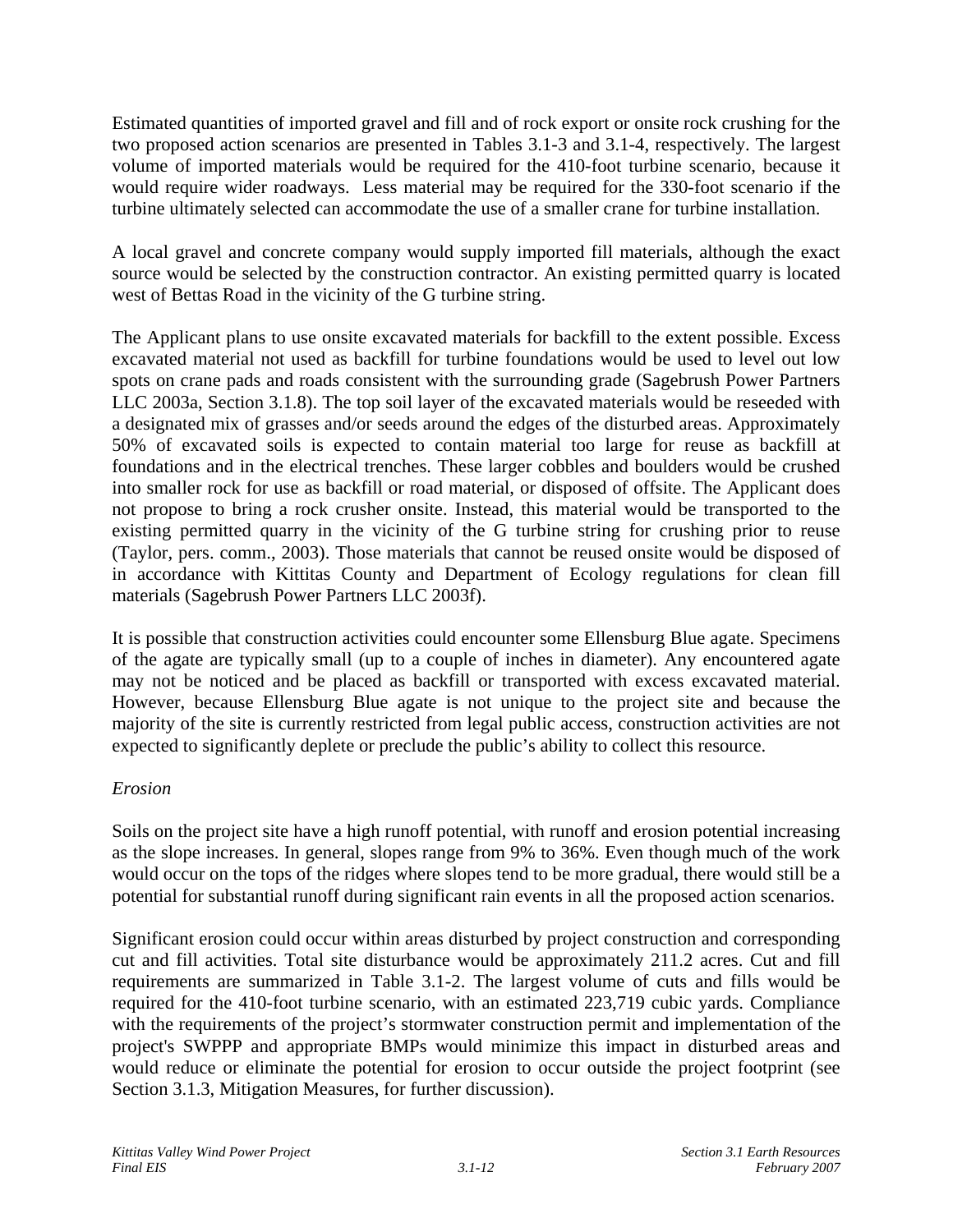| Facility                                                  | 330-foot Turbine Scenario | 410-foot Turbine Scenario |
|-----------------------------------------------------------|---------------------------|---------------------------|
| Project Site Roadways                                     | $94,805$ <sup>1</sup>     | 94,805                    |
| (Approx. 1 ft deep by 24 ft wide)                         |                           |                           |
| Electrical Trenching, Poles, and                          | 34,222                    | 34222                     |
| <b>Switch Panel Foundations</b>                           |                           |                           |
| Turbine Foundations <sup>2</sup>                          | 9,750                     | 9,750                     |
| (Typical is 18 ft dia. by 25 ft                           |                           |                           |
| deep)                                                     |                           |                           |
| Wind Turbine Generator and Crane                          | 7,223                     | 7,223                     |
| Pads <sup>3</sup>                                         |                           |                           |
| (Approx. 30 ft by 100 ft, 1-2 ft.                         |                           |                           |
| deep)                                                     |                           |                           |
| O&M Facility with Parking                                 | 8055                      | 8055                      |
| (Approx. 2 acres by 1 ft deep)<br>Substation              |                           |                           |
|                                                           | 9,680                     | 9,680                     |
| (Approx. 6 acres by 1 ft deep)<br><b>Turnaround Areas</b> | 14,520                    | 14,520                    |
| $(18$ at approx. 0.5 acre each, 1 ft                      |                           |                           |
| deep)                                                     |                           |                           |
| <b>Meteorological Towers</b>                              | 1,210                     | 1,210                     |
| (Approx. 0.75 acre by 1 ft deep)                          |                           |                           |
| <b>Total Import Amount</b>                                | 171,417                   | 171,417                   |
|                                                           |                           |                           |

**Table 3.1-3: Estimated Gravel/Fill Import Quantities for Proposed Turbines (Cubic Yards)** 

Source: Sagebrush Power Partners LLC 2003f. Brown 2006.

1 For 34 feet wide roads are required to accommodate larger cranes for larger turbines. For the 330-foot turbine scenario, the roadway cut and fill required may be less if use of a smaller crane can be accommodated.

2 Approximately 150 cubic yards of import fill are required for each turbine foundation.

3 Approximately 111.1 cubic yards of import fill are required for each turbine generator/crane pad.

|  |  | Table 3.1-4: Estimated Quantities for Rock Export for Proposed Turbines (Cubic Yards) |  |  |  |  |  |  |
|--|--|---------------------------------------------------------------------------------------|--|--|--|--|--|--|
|--|--|---------------------------------------------------------------------------------------|--|--|--|--|--|--|

| Facility                         | 330-foot Turbine Scenario | 410-foot Turbine Scenario |  |  |
|----------------------------------|---------------------------|---------------------------|--|--|
| Electrical Trenching, Poles, and | 34,222                    | 34.222                    |  |  |
| <b>Switch Panel Foundations</b>  |                           |                           |  |  |
| Turbine Foundations <sup>1</sup> | 8,125                     | 8.125                     |  |  |
| (Typical is 18 ft dia. by 25 ft) |                           |                           |  |  |
| deep)                            |                           |                           |  |  |
| Substation                       | 9,680                     | 9.680                     |  |  |
| (Approx. 6 acres by 1 ft deep)   |                           |                           |  |  |
| Meteorological Towers            | 400                       | 400                       |  |  |
| (Approx. 0.75 acre by 1 ft deep) |                           |                           |  |  |
| <b>Total Amount</b>              | 52.427                    | 52,427                    |  |  |

Source: Sagebrush Power Partners LLC 2003f; Brown 2006.

1 Approximately 125 cubic yards of rock will be exported for each turbine foundation.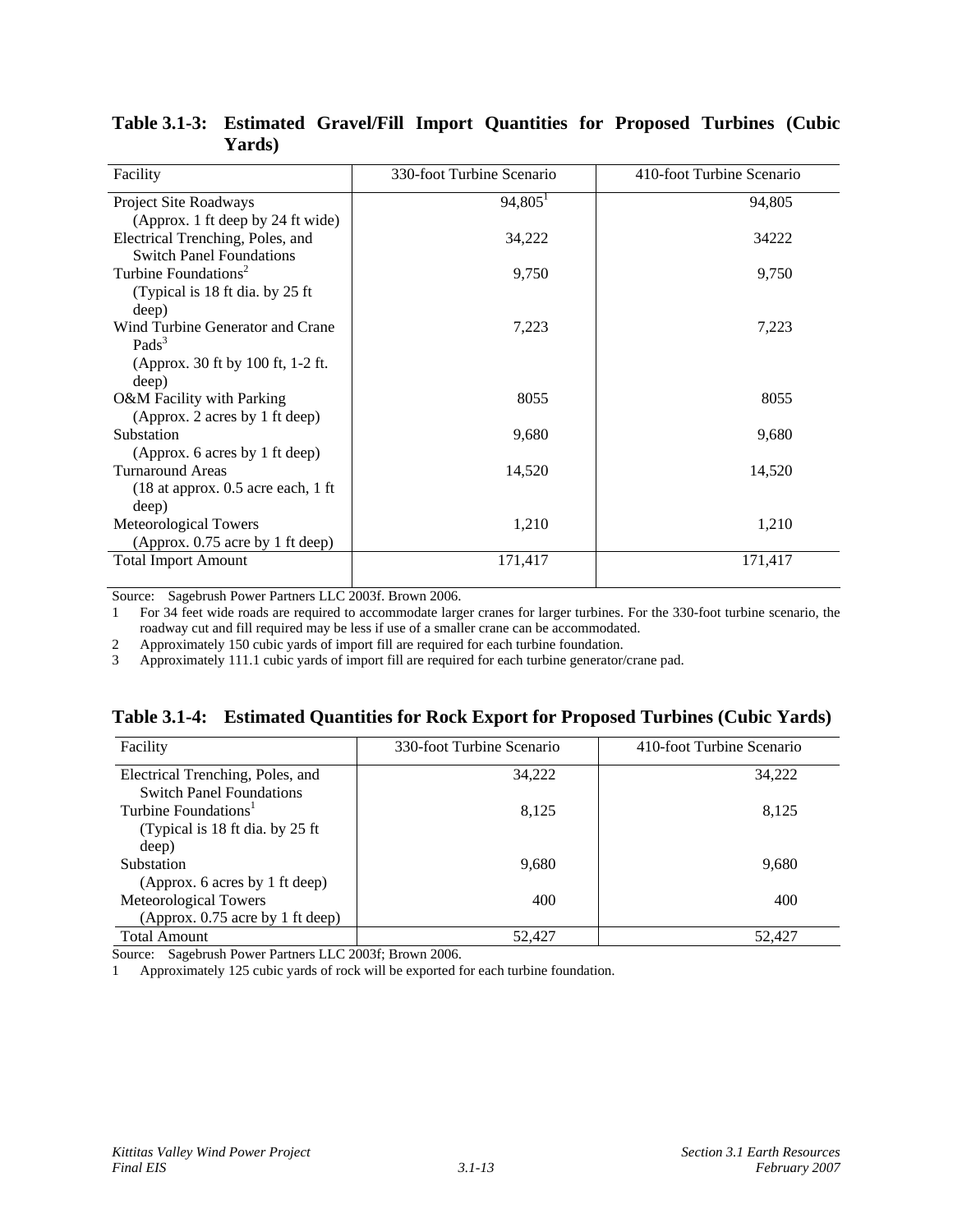# *Landslides*

Construction (cut and fill) of access roads and project facilities would not occur on or under steep slopes (i.e., slopes steeper than 21 to 30 degrees). Therefore, no sliding of soil and alluvial materials is expected during construction. Site-specific BMPs for site slopes would be implemented to control landslides and limit erosion in these areas (see Section 3.1.3, Mitigation Measures, for further discussion).

#### Operations and Maintenance Impacts

# *Topographic Modification and Soils*

No significant impacts on soils or topography are anticipated during operation and maintenance of the project. Additional fill or aggregate materials may be needed for repairs to roads and underground utilities. However, the amount would be minimal. The surface topography of the site would not be altered after construction of the project is complete. Furthermore, because Ellensburg Blue agate is not unique to the project site and because the majority of the site is currently restricted from legal public access, operations and maintenance activities are not expected to significantly preclude the public's ability to hunt for and collect this resource.

# *Erosion*

No significant soil erosion impact would result from operation and maintenance of the KVWPP. The potential for erosion of site soils is small because exposed soils would either be revegetated or covered with impervious surfaces such as structures, pavement, or compacted crushed rock. Operational BMPs would be implemented to control erosion and sedimentation through site landscaping, grass, and other vegetative cover (see Section 3.1.3 for further discussion).

# *Earthquakes*

A large earthquake could affect wind power operations, disrupt the regional electrical distribution system, or possibly cause turbine towers to collapse. However, the likelihood of catastrophic impacts is remote. KVWPP facilities would be designed to at least the minimum current engineering standards applicable in Kittitas County (i.e., the 1997 Uniform Building Code [UBC]) (Sagebrush Power Partners LLC 2003a, Section 2.15.3). Measures inherent in the project design and implementation of onsite emergency plans to protect the public health, safety, and environment on and off the project site would minimize this potential impact (see Section 3.1.3).

# *Volcanic Hazards*

The main hazard to the project site from volcanic eruptions from any of the five Washington volcanoes would be from volcanic ash. The major hazards of ashfall are derived from the (1) impact of falling fragments, (2) suspension of abrasive fine particles in the air and water, and (3) burial of structures, transportation routes, and vegetation. In particular, ashfall could cause lung damage, respiratory problems, and death by suffocation under extreme conditions. In addition,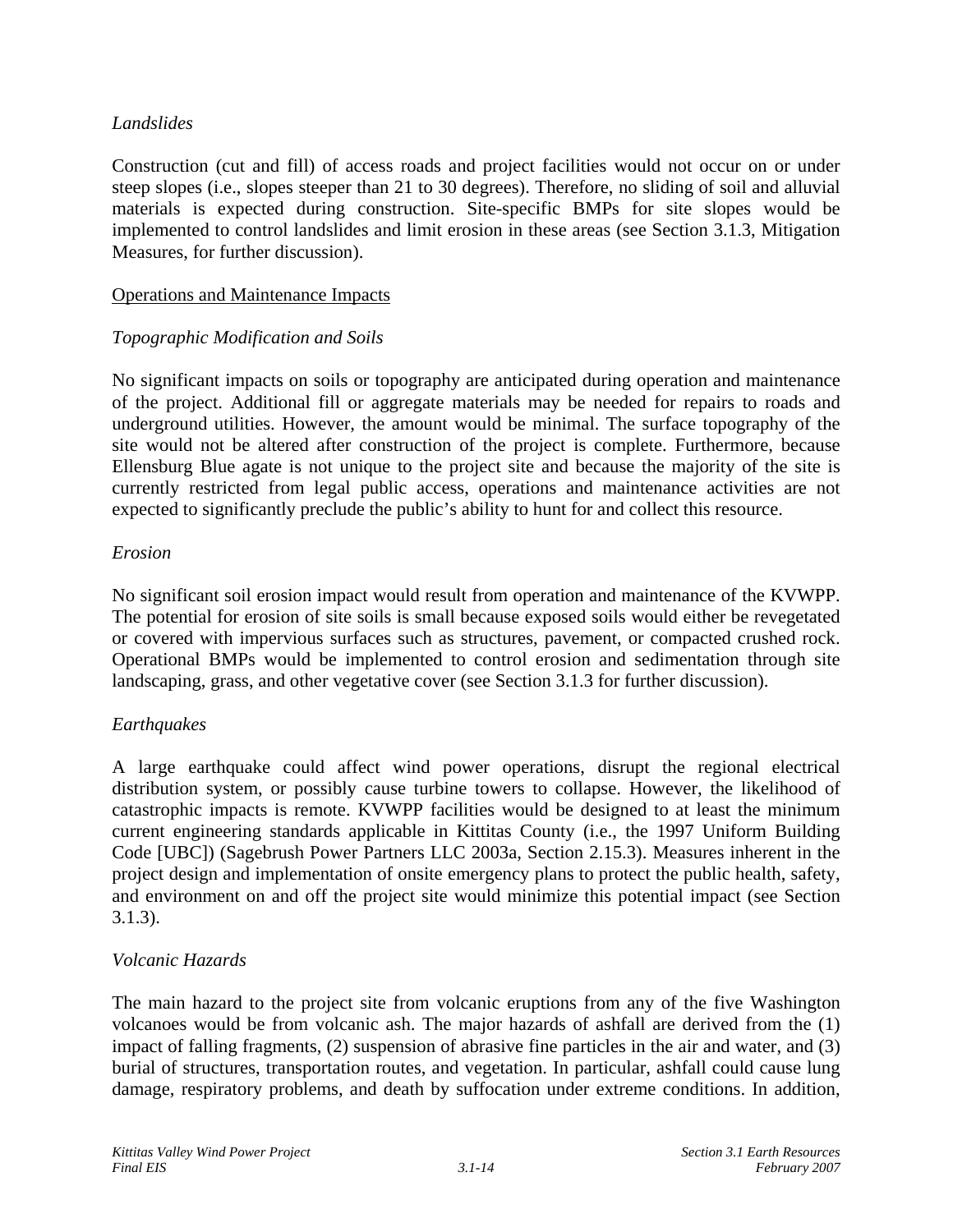ash may clog machinery and filters, cause electrical short circuits, and make roads slippery. Ash could also damage computer disk drives and other computer equipment, strip paint, corrode machinery, and dissolve fabric. Communications and transportation also may be disrupted over a large area (Sagebrush Power Partners LLC 2003a, Section 7.2.10). Measures inherent in the project design and implementation of onsite emergency plans to protect the public health, safety, and environment on and off the project site would minimize these potential impacts (see Section 3.1.3). Other types of volcanic hazards (e.g., pyroclastic flow, lava flow, volcanic gas, etc.) would likely not be a concern at the site because of the distances from the active volcanoes.

# *Landslides*

During the EIS scoping process, a commenter expressed concern about the potential for slope instability along the ridgelines where the turbines would be sited. Project facilities would not be located on unstable slopes or landslide-prone terrain. The turbine structures would be built on relatively flat ground (not on edges or slopes). In addition, the project is located in areas with a relatively thin veneer of soil covering consolidated alluvium and basaltic rock. Therefore, risk of a seismic or precipitation-induced landslide in the soils and rock is minimal.

#### Decommissioning Impacts

Decommissioning would consist of removing aboveground equipment such as turbine and meteorological towers and their associated foundations to a depth of 3 feet below ground. If the overhead power lines could not be used by the applicable utility (PSE or Bonneville), all structures, conductors, and cables would also be removed. The Applicant proposes to leave the underground electrical collection system in place subject to landowner approval. The substations could revert to the ownership of the applicable utility. At the time of decommissioning, the Applicant would consult with the applicable landowner to determine the appropriate disposition of the O&M facility (Taylor, pers. comm., 2003).

The soil surface would be restored as close as reasonably possible to its original condition. Reclamation procedures would be based on site-specific requirements and techniques commonly used at the time the area would be reclaimed, including regrading, adding topsoil, and revegetating all disturbed areas. Decommissioned roads would be reclaimed or left in place based on landowner preferences, and rights-of-way and the leased property would be vacated and surrendered to the landowners (Sagebrush Power Partners LLC 2003a, Section 7.3.12).

#### **Offsite Alternatives**

# Alternative 1: Swauk Valley Ranch

Project construction activities, including clearing, excavation, and filling, would result in soil impacts. Based on an estimated number of 42 turbines, the total amount of ground disturbance during construction is estimated to be 97 acres of temporary impact, of which 53 acres would be permanently affected. Total site disturbance and cut and fill activities in steep slope areas could result in erosion and some sliding of soil and alluvial materials. Soils and surface topography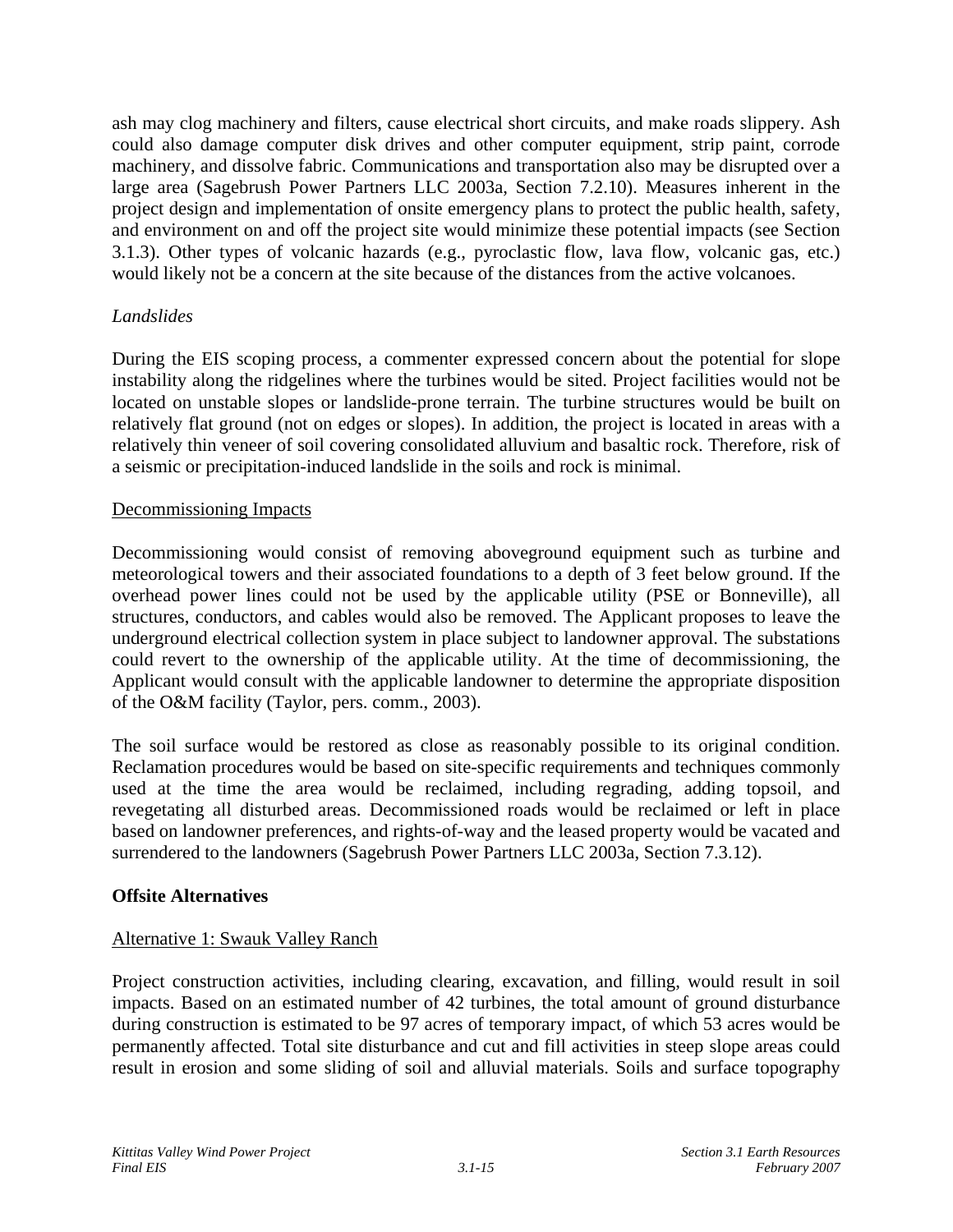would not be altered after project construction is complete. Landscaping, grass, and other vegetative cover would prevent soil erosion during operation and maintenance of the project.

Given that the total number of turbines would only be one-half to one-third of the turbines planned for the KVWPP and that the total length of access roads would also be approximately one-half of the roads planned for the KVWPP, the total amount of fill that might be required for a project located on the Swauk Valley Ranch site would be approximately 115,000 cubic yards.

Development would have no influence on the level of seismic or volcanic hazard in the project area. A large earthquake in the project area could affect wind power operations, disrupt the regional electrical distribution system, damage wind power equipment, or cause collapse of the turbine towers. A volcanic eruption from any of the five Washington volcanoes would contribute hazards from volcanic ash.

Impacts of decommissioning would depend on the degree of facility removal that would be required. It is anticipated that these activities would slightly alter topography and potentially cause minor erosion. Impacts on earth resources would be similar to those encountered during construction.

#### Alternative 2: Springwood Ranch

Project construction activities, including clearing, excavation, and filling, would result in soil impacts. Based on an estimate of 40 to 45 turbines for this alternative, the total amount of ground disturbance during construction is estimated to be 125 acres of temporary impact, of which 30 acres would be permanently affected. Short-term erosion impacts would likely occur from clearing and grading activities during construction. During project operation, the risk of erosion would be similar to existing conditions on the site. Approximately 10 to 15 turbines could be located near areas of either high or moderate landslide potential.

Fewer turbines are proposed for the Springwood Ranch alternative than for the KVWPP. Springwood Ranch also would have a smaller project area. It is, therefore, probable that the amount of new access roads to be developed would be smaller than for the KVWPP. The resulting amount of required fill would probably be half of that required for the KVWPP. It is unknown if this amount of fill would be available onsite, or if it would have to be imported from elsewhere in the county.

As described for the Swauk Valley Ranch alternative, development would have no influence on the level of seismic or volcanic hazard in the project area, and the impacts of decommissioning would depend on the degree of facility removal that would be required. It is anticipated that decommissioning activities would slightly alter topography and potentially cause minor erosion.

#### **No Action Alternative**

Under the No Action Alternative, the project would not be constructed or operated and the impacts described above would not occur. For example, if the project were not developed, prospector access to Ellensburg Blue agate at the project site would remain unchanged.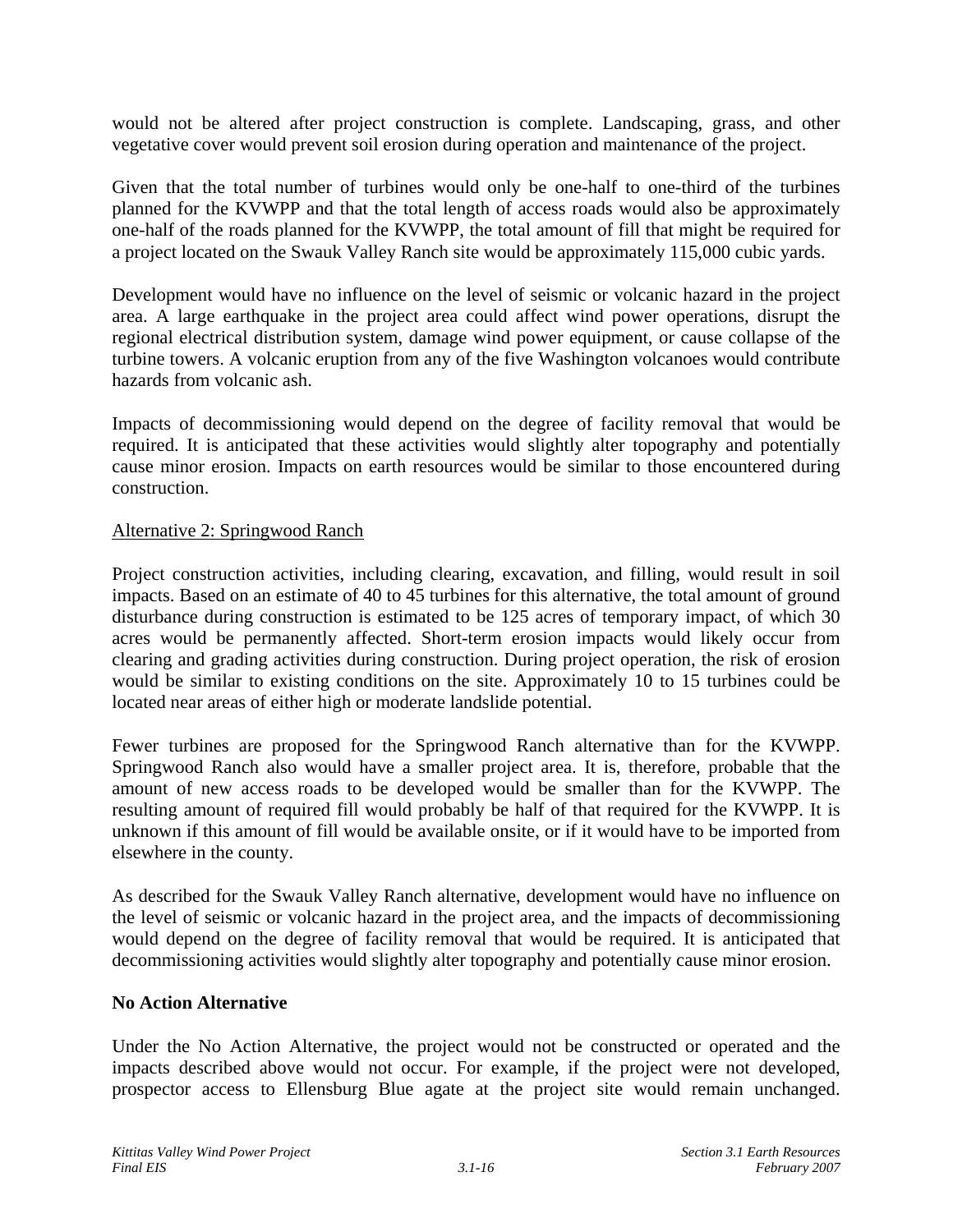However, development by others, and of a different nature, including residential development, could occur at the project site in accordance with the County's existing Comprehensive Plan and zoning regulations. Depending on the location, type, and extent of future development at the project site, impacts on earth resources could be similar to or even greater than the proposed action.

If long-term energy needs are to be met, development of new renewable and nonrenewable generation sources might be required. It is estimated that a baseload combustion turbine facility generating 60 aMW of power could require approximately 14 acres for the plant site (Bonneville and U.S. Department of Energy 1993). (This land use estimate was derived from a study prepared by Pacific Northwest Laboratory that was based on data from literature and existing plants [Pacific Northwest Laboratory 1992]). Renewable generation sources might require substantially greater land area for a facility site.

Construction of a baseload gas-fired combustion turbine project may also result in greater disturbance of earth resources compared to the KVWPP because of the possible need to establish a gas pipeline to the facility and electrical transmission interconnections. Although the specific acreage requirements for these facilities as part of the No Action Alternative are unknown, each facility would result in potential earth resource impacts. The specific type, nature, and extent of earth resource impacts under the No Action Alternative, such as erosion and risk of earthquakes and volcanic eruption, would depend on the site-specific location of the energy plant and its associated facilities.

# **3.1.3 Mitigation Measures**

# **Proposed Action**

# Erosion Control during Project Construction

Before construction begins, a detailed SWPPP would be developed and approved by EFSEC for the project to minimize the potential for pollutant discharge from the site during construction and operation activities. The SWPPP would be designed to meet the requirements of the Washington Department of Ecology General Permit to Discharge Storm Water. This permit is administered by EFSEC in accordance with Ecology's stormwater pollution control program (Chapter 173- 220 WAC) for activities associated with construction.

The SWPPP would include both structural and nonstructural BMPs. Examples of structural BMPs include the installation of silt curtains and/or other physical controls to divert flows from exposed soils or otherwise limit runoff and pollutants from exposed areas of the site. Examples of nonstructural BMPs include materials handling protocol, disposal requirements, and spill prevention methods.

The SWPPP would be prepared along with a detailed project grading plan by the EPC contractor when design level topographic surveying and mapping are prepared for the project site. The EPC contractor would carry out the construction BMPs, with enforcement by the project's environmental monitor, who would be responsible for implementing the SWPPP.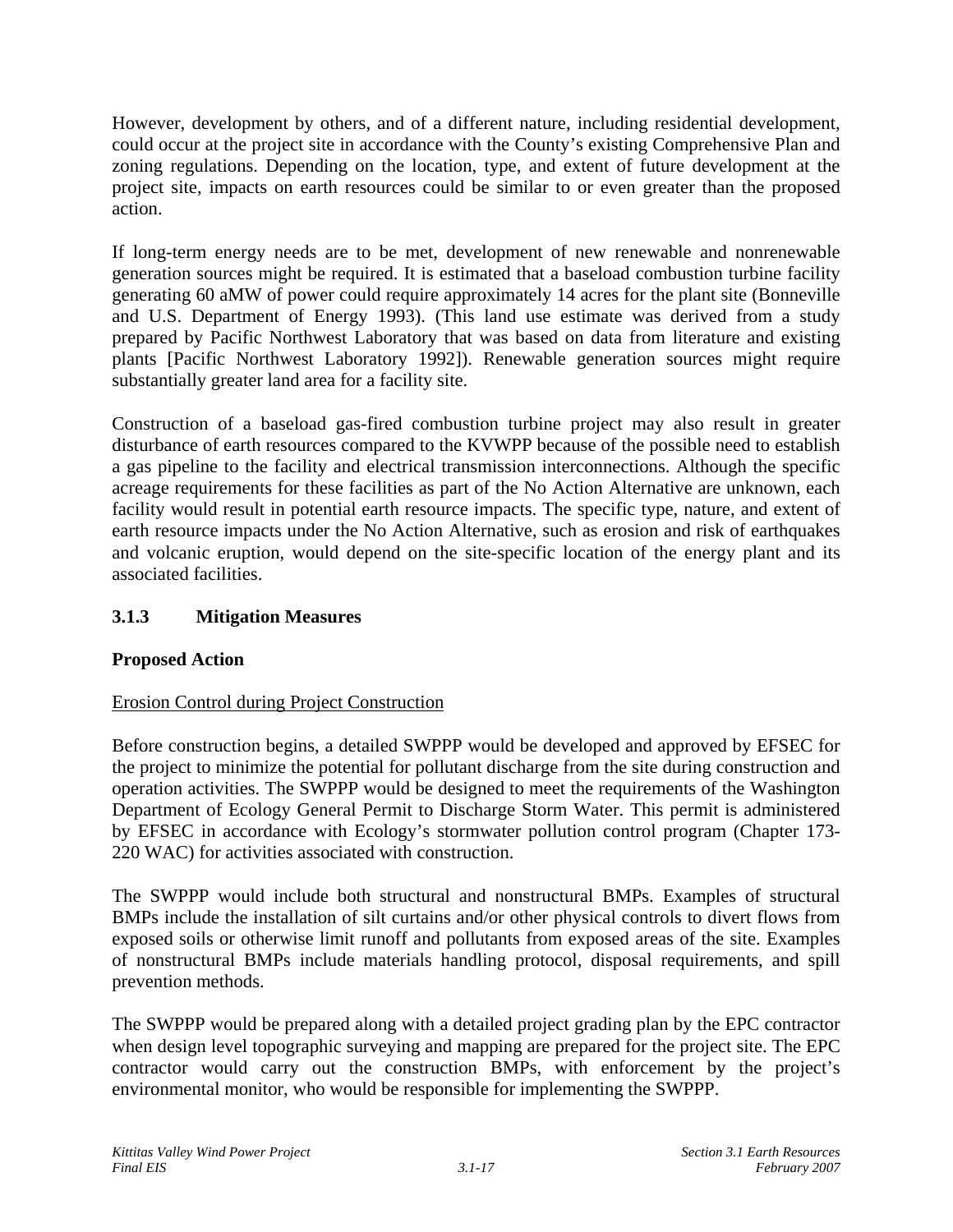Site-specific BMPs would be identified on the construction plans for the site slopes, construction activities, weather conditions, and vegetative buffers. The sequence and methods of construction activities would be controlled to limit erosion. Clearing, excavation, and grading would be limited to the minimum areas necessary to construct the project. Surface protection measures, such as erosion control blankets or straw matting, also may be required during construction before site restoration if the potential for erosion is high.

All construction practices would emphasize erosion control over sediment control through such non-quantitative activities as:

- Using straw mulch and vegetating disturbed surfaces;
- Retaining original vegetation wherever possible;
- Directing surface runoff away from denuded areas;
- Keeping runoff velocities low by minimizing slope steepness and length; and
- Providing and maintaining stabilized construction entrances.

Work on the access roads would include grading and regraveling existing roads and constructing new roads. The site would have gravel roadways generally with a low profile design, allowing water to flow over them in most areas. Erosion control measures to be installed during work on the access roads include:

- Maintaining vegetative buffer strips between the affected areas and any nearby receiving waterways;
- Installing sediment fence/straw bale barriers on disturbed slopes and other locations shown in the SWPPP;
- Using straw mulch at locations adjacent to an affected road;
- Providing temporary sediment traps and Sedimat-type mats downstream of seasonal stream crossings;
- Installing silt fences on steep, exposed slopes; and
- Planting affected areas with designated seed mixes.

At each turbine location, a crane pad area of approximately 3,000 square feet would be graded and covered with road rock. During construction, silt fences, hay bales, or matting would be placed on the downslope side of the crane pad. Wind turbine equipment such as blades, tower sections, and nacelles would be transported and off-loaded at each turbine location near the foundation and crane pad. After construction, disturbed areas around all crane pad staging areas would be reseeded as necessary to restore the area as closely as possible to its original condition.

In addition to the measures listed above, the Applicant has also committed to implementing a trenching protocol during the installation of underground utilities. The trenching protocol would prevent loss of native soils that can be used for revegetation after construction of the underground utilities is completed (Sagebrush Power Partners 2006b)

It is anticipated that, if implemented as described, the construction erosion control measures presented above would be effective in minimizing or eliminating impacts from erosion at the project site.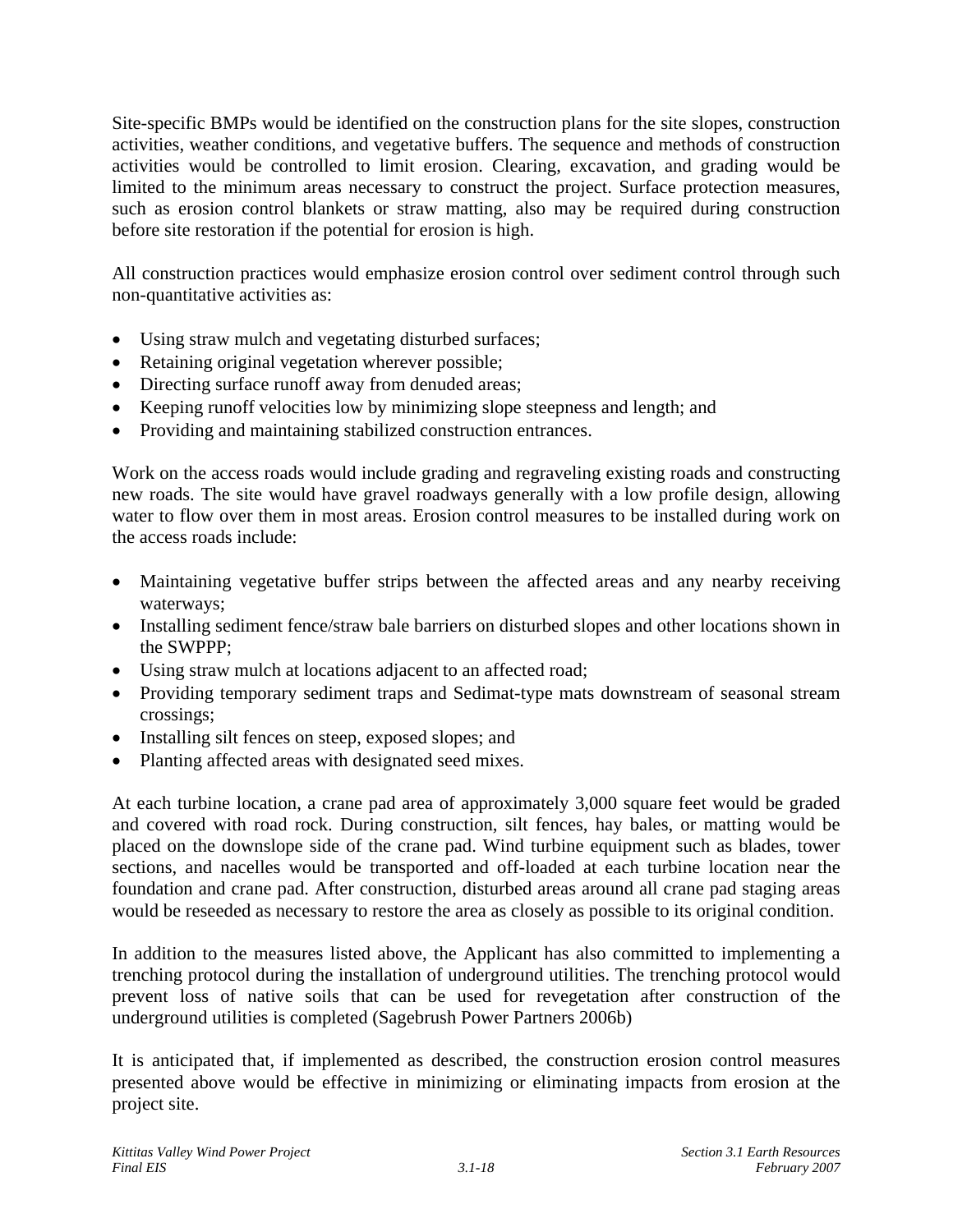# Erosion Control during Project Operations

The project operations group would be responsible for monitoring the SWPPP measures that are implemented during construction to ensure they continue to function properly. Final designs for the permanent BMPs would be incorporated into the final construction plans and specifications prepared by the engineering team's civil design engineer. The EPC contractor's civil design engineer and the project's engineering team would prepare an operations manual for permanent BMPs. The permanent stormwater BMPs would include erosion and sedimentation control through site landscaping, grass, and other vegetative cover. The final designs for these permanent BMPs would conform to the Washington Department of Ecology Western Washington Storm Water Management Manual with adjustment for conditions in Eastern Washington.

Operational BMPs would be adopted, as part of the SWPPP, to implement good housekeeping, preventive and corrective maintenance procedures, steps for spill prevention and emergency cleanup, employee training programs, and inspection and record keeping practices, as necessary, to prevent stormwater pollution. Examples of good operational housekeeping practices, which would be used by the project, include:

- Prompt cleanup and removal of spillage;
- Regular pickup and disposal of garbage;
- Regular sweeping of floors;
- HAZMAT data sheet cataloguing and recording; and
- Proper storage of containers.

The project operations group would periodically review the SWPPP against actual practice. The plant operators would determine if the controls identified in the plan are adequate and if employees are following them. These measures, if implemented, would be effective in reducing or eliminating potential erosion impacts during project operations.

# **Earthquakes**

Prior to final project design, a detailed geotechnical investigation and field survey would be performed to ensure that no turbine locations or other project components lie immediately above a high-risk fault. Geotechnical investigations would be conducted at each location where a deep foundation is required (i.e., at each turbine and meteorological tower location, at the substation(s), and at the O&M facility).

The wind turbines would be equipped with vibration sensors that would automatically shut down the turbine in the event of a severe earthquake (Sagebrush Power Partners LLC 2003a, Section 7.2.9). In addition, current engineering standards applicable in Kittitas County (that is, the 1997 UBC) would be used in the design of project facilities. These standards require that under the "design" earthquake, the factors of safety or resistance factors used in design exceed certain values. This factor of safety is introduced to account for uncertainties in the design process and to ensure that performance is acceptable. Given the relatively low level of earthquake risk for the site, application of the UBC in project design would provide adequate protection for the project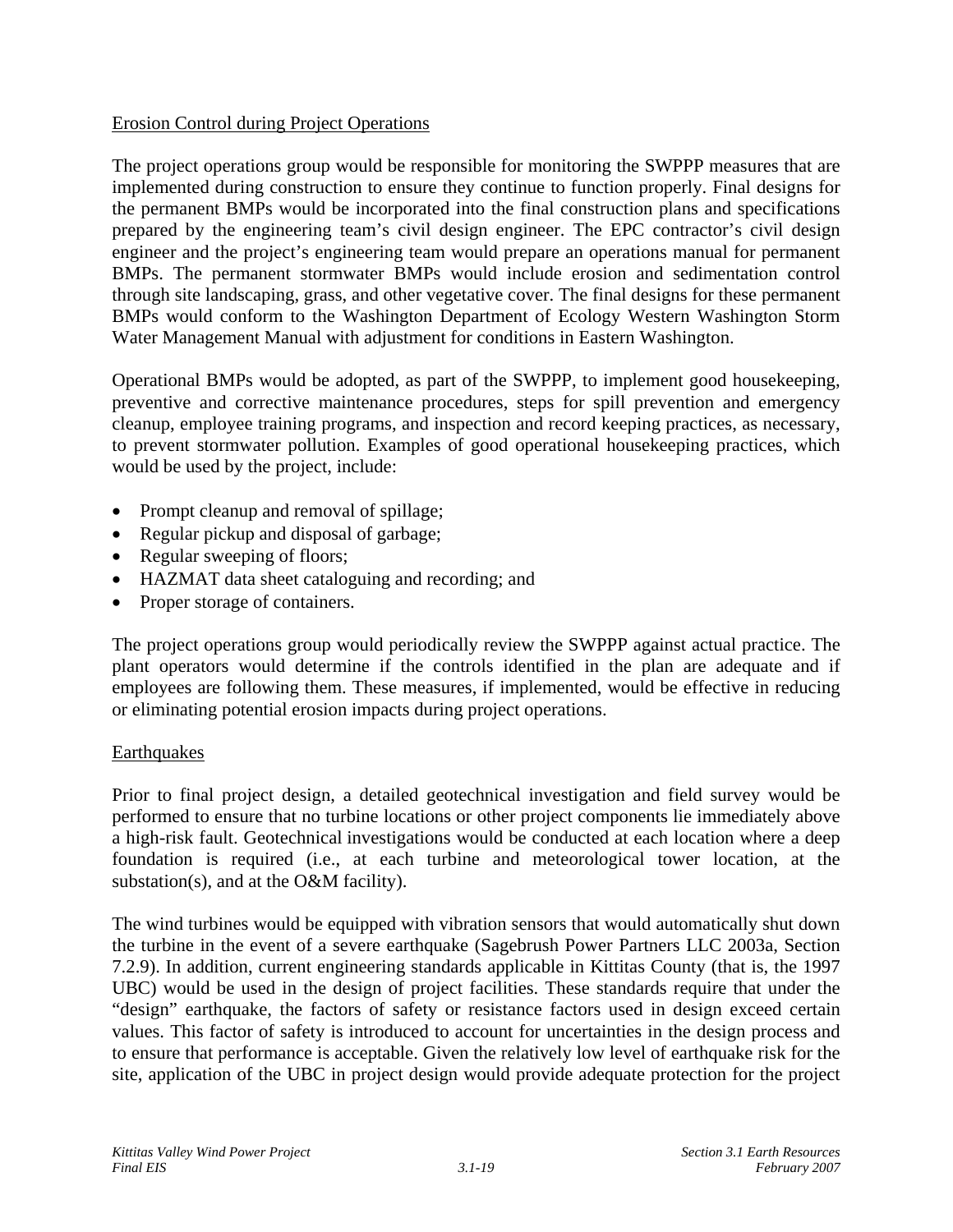facilities and ensure protection measures for human safety (Sagebrush Power Partners LLC 2003a, Section 2.15.3).

Earthquakes occur without warning, thus damage prevention measures and plans must be made in advance. The Applicant would prepare onsite emergency plans to protect the public health, safety, and environment on and off the project site in case of a major natural disaster such as an earthquake. The Applicant proposes the following measures for its detailed emergency plans that would be developed prior to project construction and operation to mitigate for potential hazards during an earthquake (Sagebrush Power Partners LLC 2003a, Section 7.2.9):

- Personnel would seek safety at the nearest protected location;
- Personnel would take cover to avoid any falling debris;
- All personnel would check the immediate area to identify injuries and equipment failures and report to the Site Construction Manager, O&M Manager, or designee;
- All personnel would be instructed to report to a protected area, as necessary, or would continue monitoring the operating equipment;
- A determination would be made about missing personnel and a search and rescue effort would be taken if safe and appropriate;
- If the conditions warrant, Kittitas County Emergency Communications Center and Bonneville or PSE (the electric transmission line operator) would be notified;
- Turbines would be shut down manually as required depending on the severity of the quake and brought back on-line after they have been cleared for restart;
- Off-duty personnel would report to the site, if they can, as designated in the emergency plan;
- If the structures are intact and other plant safety issues are under control, the O&M Manager would approve re-entry of personnel to any turbines for search and rescue efforts.

# Volcanic Hazards

In the event of damage from a volcanic eruption, the project facilities would be shut down until safe operating conditions return. If an eruption occurred during construction, a temporary shutdown would most likely be required to protect equipment and human health (Sagebrush Power Partners LLC 2003a, Section 2.15.4).

The Applicant would prepare onsite emergency plans to protect the public health, safety, and environment on and off the project site in case of a major natural disaster such as a volcanic eruption. The Applicant proposes the following actions be taken to reduce potential impacts from a volcanic eruption (Sagebrush Power Partners LLC 2003a, Section 7.2.10):

- Close all O&M facility vents to prevent ash from entering buildings;
- Cover data processing equipment and computers not required for safe project operation or shutdown, and shut down other electronic equipment sensitive to dust;
- If the dust load is heavy enough, shut down the project facilities;
- If the conditions warrant, notify Kittitas County Emergency Communications Center and Bonneville or PSE (the electric transmission line operator);
- Determine if employees should be sent home immediately before roads become unsafe or if personnel must be sheltered onsite;